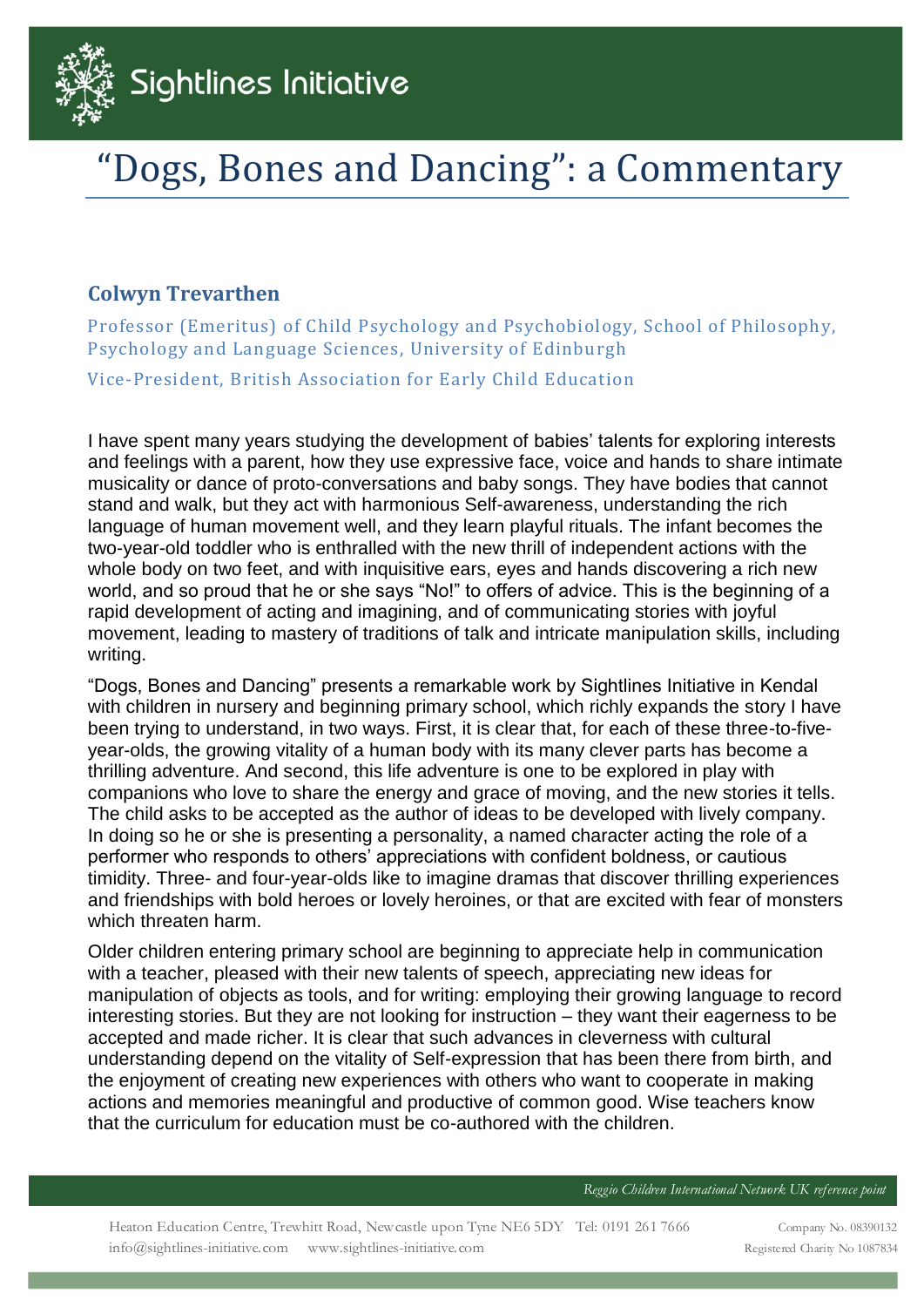My studies of infants as communicators convinced me that we are born persons with selfawareness of moving, or 'subjectivity'. The way a newborn baby imitates proves we also have the fellow-feeling called 'inter-subjectivity'. We can move in and out of synchrony, and play with the experience, making jokes and teasing. It is a mystery how we sense each other's impulses and feelings, but we certainly are born to have pleasure inventing a social awareness and its meanings.

The account of Sightlines Initiative's work with Kendal Nursery School, by Cathering Reding and Robin Duckett working together with the educators, celebrates the gift of childishness with serious delight. The text explains their strategy to explore the world that the children know, and how situations were chosen to give expression to that knowledge and what it is keen to learn. Projects were recorded in drawings the children made, as well as in photographs, sound tracks and exciting films of voices dancing and feet singing.

Inspiration drawn from the philosophies of preschools in Reggio Emilia, and from Sightlines' previous Drama of Sound work is evident in the ways children's enquiries and imagination were supported. Children were given musical instruments to explore together and could represent for themselves a story they invented about a big snake living in the Wild Side woodland adjacent to the school.

The performances of their imaginations were sensitively accompanied by Catherine Reding with her accordion, who studied how the children responded to different styles of music and, with the class teacher Karen, asked what they meant by 'music' and 'dance', bringing out the subtlety and variety of their associations for those words.

A film that records how Cath accompanied a dramatic display of a group running round a tent in the playground to escape an imaginary cheetah displayed her appreciation of the children's changing pulse of excitement, and showed how with her imitations and anticipations she could evoke synchronous responses with variations from their inborn musical sensibilities. The same is shown where she plays along with a display on a shadow casting screen of the children imitating how dogs crawl, run, jump, roll about, bark or whine and chase each other.

The topic of dogs arose in the production and illustration of a story in which the children were encouraged to play with recollections of their pet dogs, with the help of parents and teachers. With the nursery team, Cath worked with the children to know them and their dog stories, and then, with seven of the children, set up the shadow projection for the children and provided musical instruments to help their performance of moving and vocalising like dogs. She accompanied their acting with her accordion. Again they created a beautiful theatric/musical event together. When the children saw the film, one performer, Laila, squealed with delight at seeing herself dancing doglike. Importantly the children's animated creatings left treasured memories, material for later stories.

In their reflections, the nursery school headteacher and staff reveal how they gained deeper understanding of how learning is built from the children's interests, through patiently observing the children's creativity and 'letting go' of fixed expectations.

In the following year, work with 30 older children at St. Thomas Primary School, Kendal, began with a study of how children in the reception class responded to an invitation to transform photos of themselves into imaginary characters. This was enjoyed and remembered by the children. Together the children developed a dramatic story about a little giant and a little dog, a dangerous whale, a bone that gave them wings to escape, a shark